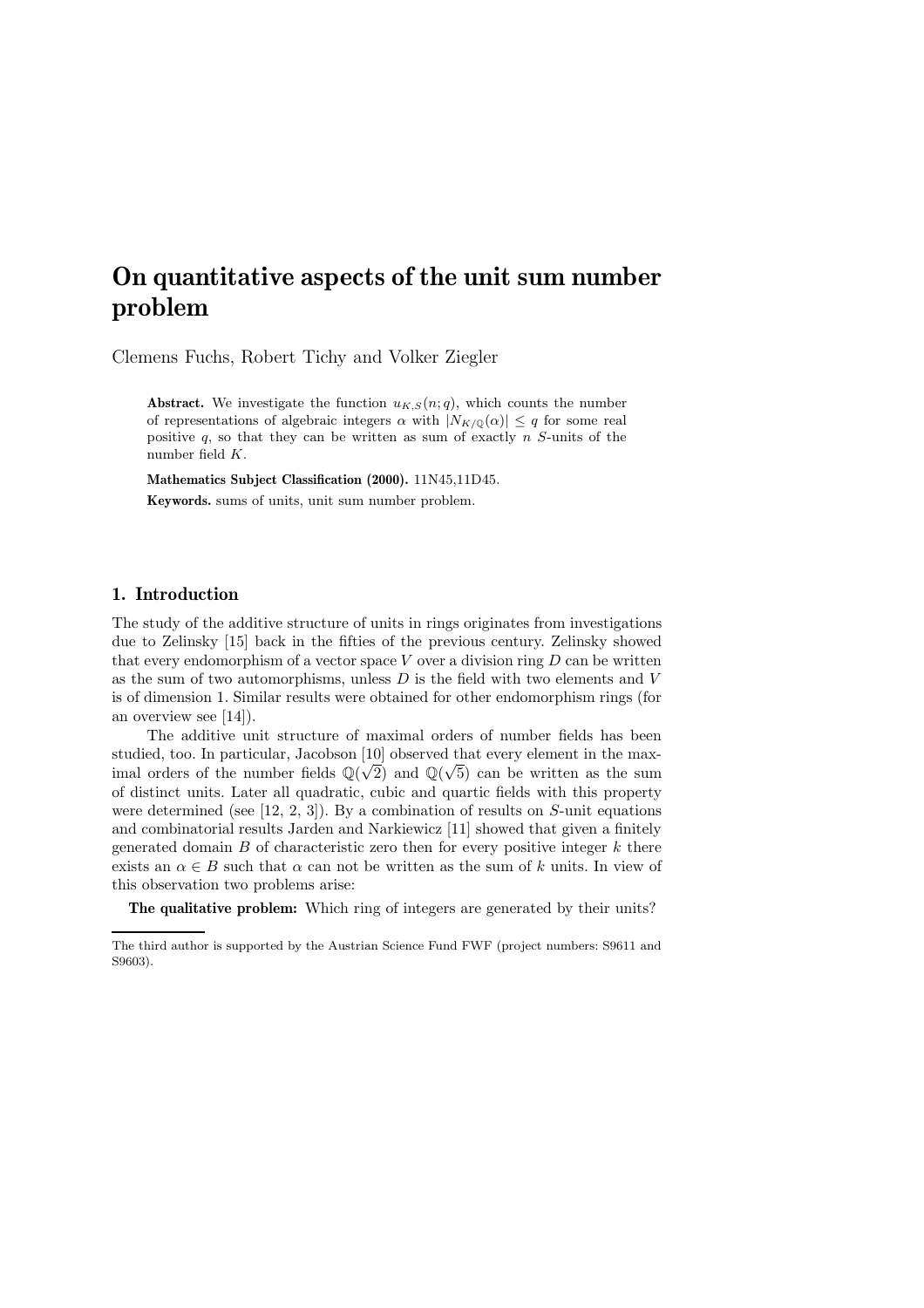The quantitative problem: How many non-associated algebraic integers with bounded norm, height, etc. can be written as the sum of  $k$  units?

The qualitative problem was solved for quadratic and complex cubic fields (see [2, 1, 13]). Also some special classes of quartic fields were investigated (see [9, 16]). Recently the quantitative problem was investigated for quadratic fields and some purely quartic fields (see [9, 8]).

This paper is devoted to the quantitative problem. Let  $K$  be a number field,  $N_{K/\mathbb{Q}}$  the field norm and S a finite set of places of K including the archimedian ones. We denote by  $\mathcal{O}_{K,S} = \{ \alpha \in K : |\alpha|_{\nu} \leq 1 \text{ for all } \nu \notin S \}$  the ring of S-integers and its unit group by  $U_{K,S}$ ; the group of S-units. As usual two S-integers  $\alpha$  and β of K are said to be associated if there exists an S-unit  $\epsilon$  such that  $\alpha = \beta \epsilon$  and we write  $\alpha \sim \beta$ . In order to give precise statements we introduce the following counting function:

**Definition 1.** The counting function  $u_{K,S}(n;q) = u(n;q)$  is defined as number of equivalence classes  $\lbrack \alpha \rbrack_{\infty}$  such that

$$
N(\alpha) := \prod_{\nu \in S} |\alpha|_{\nu} \le q, \qquad \alpha = \sum_{i=1}^{n} \epsilon_i, \qquad \epsilon_i \in U_{K,S}
$$

and no subsum of  $\epsilon_1 + \epsilon_2 + \ldots + \epsilon_n$  vanishes.

Note that the function  $u(n; q)$  is well defined, since  $N(\alpha) = N(\beta)$  if  $\alpha \sim \beta$ . Before we state our main theorem we fix the following notation for the rest of the paper. Let  $|S| = s+1$ . Then the group  $U_{K,S}$  of S-units of K is a free abelian group with s generators (see [4]) and we fix a fundamental system  $\epsilon_1, \ldots, \epsilon_s$  of S-units generating it. By  $\omega_K$  and  $\text{Reg}_{K,S}$  we will denote the number of roots of unity and the  $S$ -regulator of  $K$ , respectively.

**Theorem 1.** Let  $\epsilon > 0$ . Under the above assumptions we have

$$
u(n;q) = \frac{c_{n-1,s}}{n!} \left( \frac{\omega_K (\log q)^s}{\text{Reg}_{K,S}} \right)^{n-1} + o((\log q)^{(n-1)s - 1 + \epsilon})
$$

as  $q \rightarrow \infty$ , where the constant  $c_{n,s}$  is the volume of

$$
\{(x_{11},\ldots,x_{ns})\in\mathbb{R}^{ns} : h(x_{11},\ldots,x_{ns}) < 1\}
$$

with

$$
h(x_{11},\ldots,x_{ns})=\sum_{i=1}^s \max\{0,x_{1i},\ldots,x_{ni}\}+\max\left\{0,-\sum_{i=1}^s x_{1i},\ldots,-\sum_{i=1}^s x_{ni}\right\}.
$$

Our theorem is closely related to results due to Everest [5, 6] who counted the number of solutions to certain norm inequalities. However, the full result of Everest makes heavy use of many non-elementary results such as theorems on the uniform distribution of sequences, Schmidt's subspace theorem, Baker's theory on linear forms in logarithms, etc. Using the full result would lead us to an error term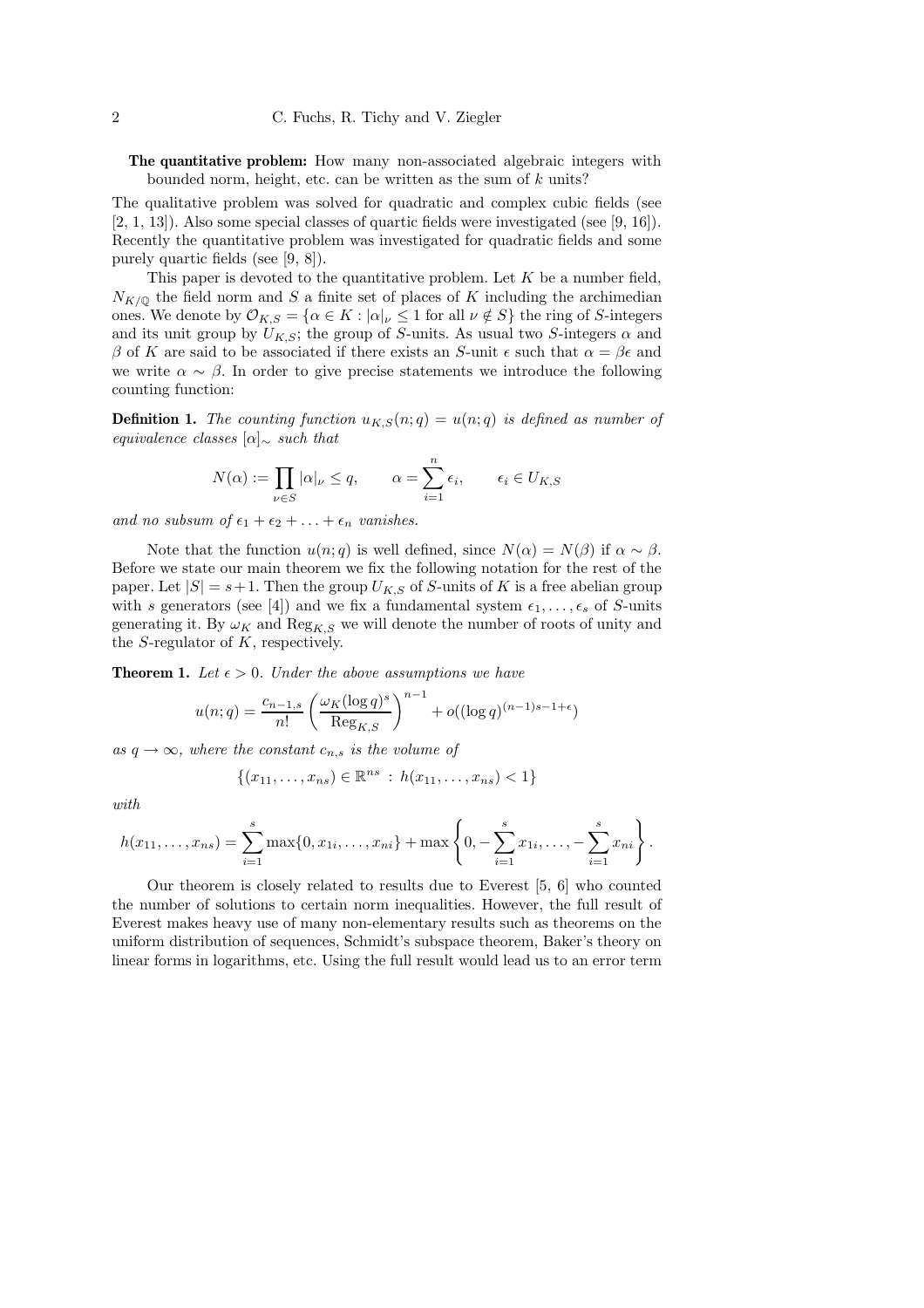without  $\epsilon$  and a big-O instead of a small-o, where we use O and o with their usual meaning.

In order to give the reader more insights we sketch Everest's proof and try to avoid most of the non elementary steps. Unfortunately, we cannot avoid an application of Schmidt's subspace theorem (see Lemma 3, second statement). However, the interested reader is advised to study Everest's papers for a full account to the techniques described below.

In the next section we introduce some notations that will help us (in Section 3) to state Everest's results and to sketch his proofs. Applying these results we will prove our main theorem in Section 4. Since the definition of the constant  $c_{n,s}$ is not very illuminating we discuss a formula for  $c_{n,s}$  in the last section. This also enables us to compare the result with previous results of this form (particularly with the results in  $[8]$ ).

### 2. Some Notations

We want to study S-unit representations with small norm and so we introduce the following functions. We will use the definition

 ${}^*U_{K,S}^n = {\underline{x}} = (1, x_2, \dots, x_n) \in U_{K,S}^n$ : no subsum of  $1 + x_2 + \dots + x_n$  vanishes}. Let  $\underline{x} = (1, x_2, \dots, x_n) \in U_{K,S}^n$ . Then consider

$$
N_{K,S}(\underline{x}) = N(\underline{x}) = \prod_{\nu \in S} |1 + x_2 + \dots + x_n|_{\nu}
$$

and its related counting function

$$
N_{K,S}(q) = N(q) = \sharp \{ \underline{x} \in {}^{*}U^{n}_{K,S} : N(\underline{x}) < q \}.
$$

We are also interested in the following variant: Let  $\underline{c} = (c_1, \ldots, c_n) \in (K^*)^n$  be fixed, then we define

$$
N_{\underline{c}}(\underline{x}) = \prod_{\nu \in S} |c_1 + c_2 x_2 + \dots + c_n x_n|_{\nu}
$$

and the corresponding counting function  $N_{\underline{c}}(q)$  by the number of  $\underline{x} \in U_{K,S}^n$  such that  $N_c(\underline{x}) < q$  and no subsum of  $c_1 + c_2x_2 + \cdots + c_nx_n$  vanishes.

As we will see in the next section these functions are closely related to the height functions

$$
H_{\nu}(\underline{x}) = \max\{|x_i|_{\nu} : i = 1,\ldots,n\}
$$

and

$$
H(\underline{x}) = \prod_{\nu \in S} \max\{|x_i|_{\nu} : i = 1, ..., n\} = \prod_{\nu \in S} H_{\nu}(\underline{x})
$$

and their counting function

$$
H(q) = \sharp \left\{ \underline{x} \in U_{K,S}^n : H(\underline{x}) < q \right\}.
$$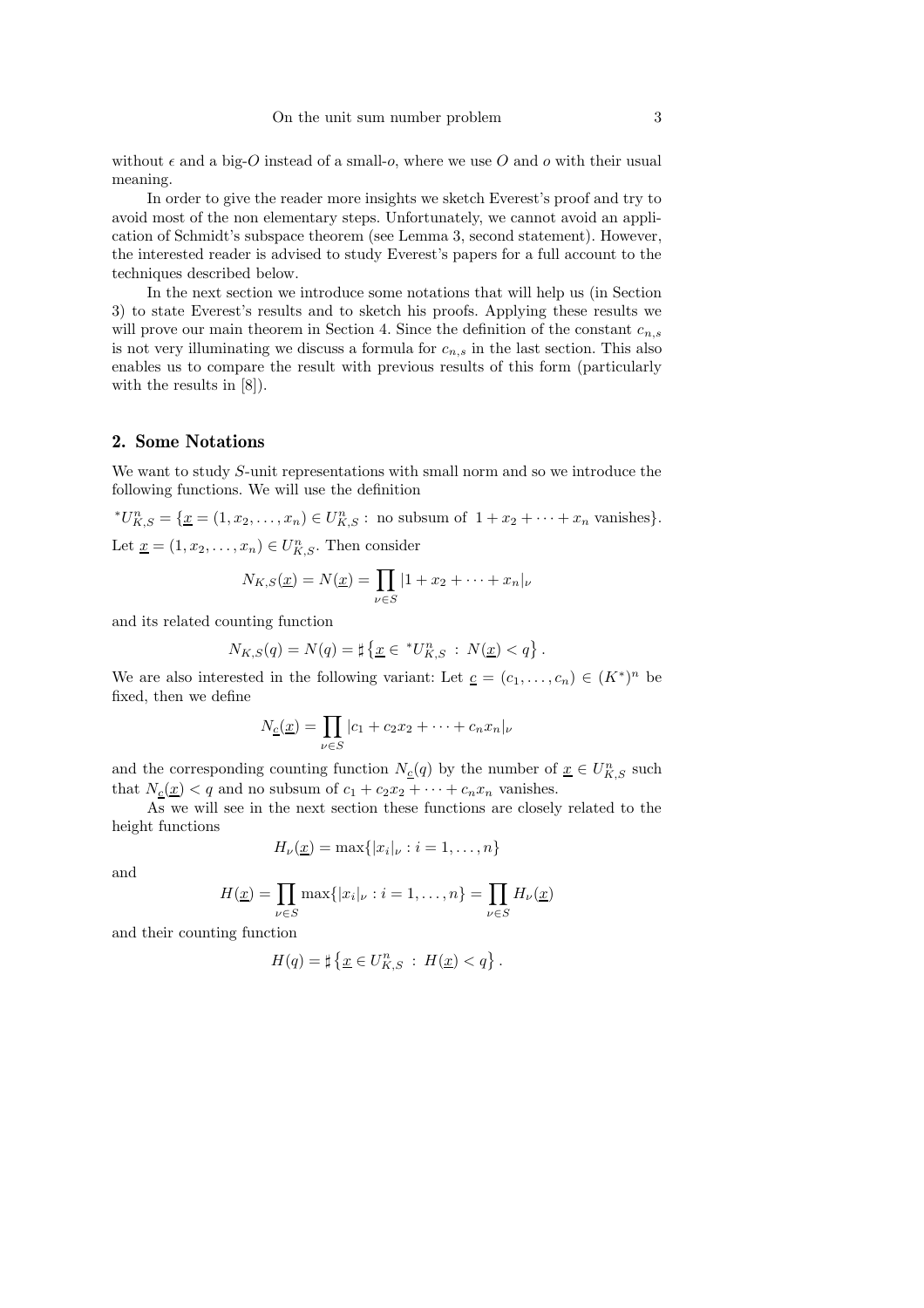As will be shown later the following subset  $U_0 \subset U_{K,S}^n$  will yield the main contribution to  $H(q)$ : We write  $H^*_{\nu}$  to be the second largest member of the set  $\{|x_i|_{\nu} : i = 0, \ldots, n\}$ . Given real numbers  $A_{\nu} > 0, B_{\nu} > 1$  we define

$$
U_0 = \left\{ \underline{x} \in {^*U^n_{K,S}} \ : \ \forall \nu \in S, \frac{H^*_\nu(\underline{x})}{H_\nu(\underline{x})} < A_\nu e^{-B_\nu \log \log H(\underline{x})} \right\}.
$$

Next we define the counting function

 $H_0(q) = \sharp \{ \underline{x} \in U_0 : H(\underline{x}) < q \}.$ 

Assume for the rest of the paper that  $A_{\nu}$  and  $B_{\nu}$  are fixed numbers. The particular choice of  $A_{\nu}$  and  $B_{\nu}$  does not effect the asymptotics but rather the constants in the error terms, which are not the subject of interest in our considerations.

#### 3. Sums of S-units

In this section we adapt the results and techniques due to Everest [5, 6] to our case. We start with

**Lemma 1.** For  $q \rightarrow \infty$  we have

$$
H(q) = c_{n-1,s} \left( \frac{\omega_K (\log q)^s}{\text{Reg}_{K,S}} \right)^{n-1} + O((\log q)^{(n-1)s-1}).
$$

*Proof.* Let  $S = \{\nu_1, \ldots, \nu_{s+1}\}\$  and  $x_1 = 1, x_2, \ldots, x_n$  be S-units. Write  $x_i =$  $\zeta_i \epsilon_1^{k_{i1}} \cdots \epsilon_s^{k_{is}}$  for  $i = 2, \ldots, n$ . Taking logarithms of the absolute values  $|\cdot|_v$  with  $\nu \in S$  and recalling the definition of  $H(\underline{x})$  we see that the function  $H(q)$  essentially counts the number of points  $\underline{k} = (k_{21}, \ldots, k_{ns}) \in \mathbb{Z}^{(n-1)s}$  that fulfill the inequalities

$$
\sum_{j=1}^{s+1} \max\{L_i^{(j)}(\underline{k}) : i = 1, \dots, n\} < \log q \tag{1}
$$

for  $i = 1, ..., n$ , where  $L_1^{(j)}(\underline{k}) = 0$  and

$$
L_i^{(j)}(\underline{k}) = k_{i1} \log |\epsilon_1|_{\nu_j} + \cdots + k_{is} \log |\epsilon_s|_{\nu_j} = \log |x_i|_{\nu_j}
$$

for  $i = 2, \ldots, n$ , and for  $j = 1, \ldots, s + 1$ . A linear transformation of determinant  $\operatorname{Reg}_{K,S}^{-1}$  turns the  $L_i^{(j)}(\underline{k})$  into

$$
\tilde{L}_i^{(j)}(\underline{k}) = \begin{cases}\n k_{ij} & \text{for } j \le s \\
-\sum_{l=1}^s k_{il} & \text{for } j = s+1.\n\end{cases}
$$

Note that the number of lattice points in a polyhedron of dimension  $n$  is its volume plus an error term of the size about the  $n-1$  dimensional volume of its faces. Bearing in mind the linear transformation and the fact that the number of lattice points are points counted by  $H(q)$  up to multiplication by roots of unity we obtain the lemma.  $\Box$ 

For the function  $H_0(q)$  we obtain (see [6, Proposition 1]):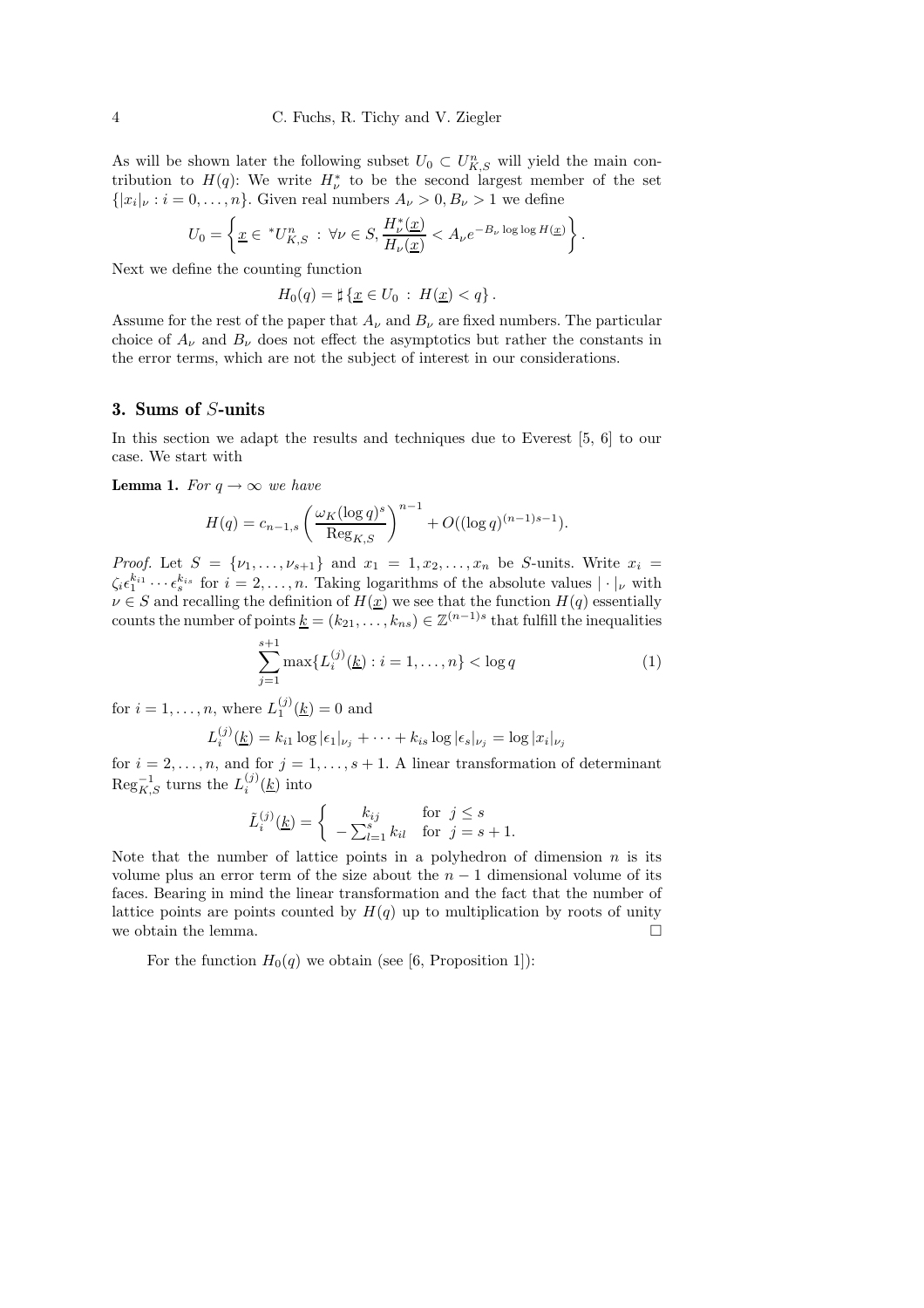**Lemma 2.** For all  $\epsilon > 0$  and  $q \to \infty$  we have

$$
H_0(q) = H(q) + o\left( (\log q)^{(n-1)s - 1 + \epsilon} \right).
$$

Note that the proof of this lemma does not need any deep results and can be achieved by considering Dirichlet series (see also [5, Lemma 3]).

Next, we want to establish a relation between  $H(x)$  and  $N(x)$  (see [5, Lemma 6]).

- **Lemma 3.** 1. For all  $\underline{x} \in U_0$  we have  $\log N(\underline{x}) = \log H(\underline{x}) + O(1/\log(H(\underline{x}))).$
- 2. For all  $\underline{x} \in {^*U_{K,S}}$  there exists a constant  $\theta > 0$  such that  $\log N(\underline{x}) >$  $\theta \log H(\underline{x})$ .

Proof. We have

$$
\log N(\underline{x}) = \sum_{\nu \in S} \log |1 + x_2 + \dots + x_n|_{\nu}
$$

$$
= \sum_{\nu \in S} \log H_{\nu}(\underline{x}) + \sum_{\nu \in S} \log \left( 1 + O\left(\frac{H_{\nu}^*(\underline{x})}{H_{\nu}(\underline{x})}\right) \right).
$$

Because of the definition of  $U_0$  the first statement is proved. The second statement is a consequence of Schmidt's subspace theorem (see [7, Theorem 2] and in the case of K a quadratic field see also [8, Lemma 3])

Now we establish the main result of this section (see also [6, Theorem 1]):

**Proposition 1.** For all  $\epsilon > 0$  and  $q \to \infty$  we have

$$
N(q) = c_{n-1,s} \left(\frac{\omega_K (\log q)^s}{\text{Reg}_{K,S}}\right)^{n-1} + o((\log q)^{(n-1)s - 1+\epsilon}).
$$

Proof. We break up the counting function into two parts:

$$
N(q) = \sharp \{ \underline{x} \in {}^*U_{K,S} : N(\underline{x}) < q, x \in U_0 \} + \sharp \{ \underline{x} \in {}^*U_{K,S} : N(\underline{x}) < q, x \notin U_0 \} = N_1(q) + N_2(q)
$$

For the second part we obtain by Lemma 3

$$
N_2(q) = \sharp \{ \underline{x} \in {}^*U_{K,S} : H(\underline{x})^{\theta} < q, x \notin U_0 \} = o\left( (\log q)^{(n-1)s - 1 + \epsilon} \right),
$$

where the last equality is obtained by a combination of the Lemmas 1 and 2. Since those <u>x</u> that satisfy  $H(\underline{x}) < (\log q)^{1/2}$  are only  $O((\log q)^{(n-1)s/2})$  in number, we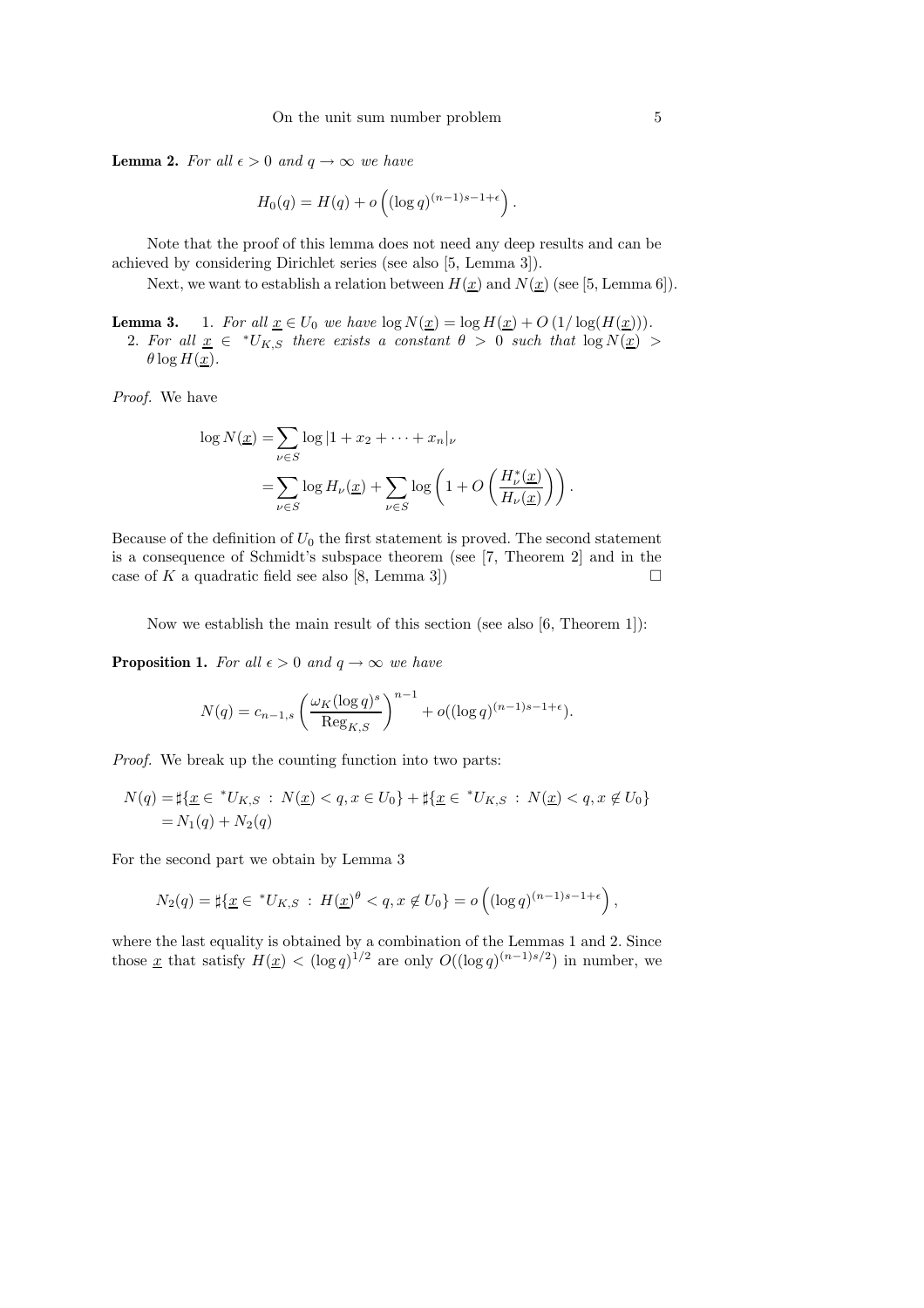may assume  $H(\underline{x}) > (\log q)^{1/2}$ . So we obtain

$$
N_1(q) = \sharp \{ \underline{x} \in U_0 : \log(H(\underline{x})) < \log q + O(1/\sqrt{\log q}) \}
$$
\n
$$
= H_0\left(q^{1+O(1/\sqrt{\log q})}\right)
$$
\n
$$
= H\left(q^{1+O(1/\sqrt{\log q})}\right) + o\left(((1+O(1/\sqrt{\log q}))\log q)^{s(n-1)-1+\epsilon}\right)
$$
\n
$$
= c_{n-1,s} \left(\frac{\omega_K(\log q)^s}{\text{Reg}_{K,S}}\right)^{n-1} + o((\log q)^{(n-1)s-1+\epsilon}) + O(\log q^{(n-1)s-3/2})
$$
\n
$$
= c_{n-1,s} \left(\frac{\omega_K(\log q)^s}{\text{Reg}_{K,S}}\right)^{n-1} + o((\log q)^{(n-1)s-1+\epsilon}).
$$

Thus the statement follows.  $\Box$ 

**Corollary 1.** Assume for all  $\nu \in S$  that  $\log |\epsilon_1|_{\nu}, \ldots, \log |\epsilon_s|_{\nu}$  generate a Q-space of dimension at least 2. Then

$$
N(q) = c_{n-1,s} \left( \frac{\omega_K (\log q)^s}{\text{Reg}_{K,S}} \right)^{n-1} + O((\log q)^{(n-1)s-1}).
$$

*Proof.* Combine Everest's result [6, Theorem 1] with Proposition 1.  $\Box$ 

At the end of the section we want to state Everest's result [6, Theorem 1] for  $N_c(q)$  which stated in this form may be obtained analogously to the proof of Proposition 1, i.e. the only non elementary part is the proof of the second statement of Lemma 3.

**Proposition 2.** For all  $\underline{c} \in (K^*)^n$  we have

$$
N_{\underline{c}}(q) = O((\log q)^{(n-1)s}).
$$

Now we have collected all results that are needed to prove the main theorem (see next section).

#### 4. The number of S-unit representations

This section is devoted to the proof of our main theorem (Theorem 1). Assume  $\alpha = x_1 + \ldots + x_n$  can be written as a sum of S-units, where

$$
x_i = \zeta_i \epsilon_1^{k_{i1}} \cdots \epsilon_s^{k_{is}}
$$

for  $i = 1, \ldots, n$ . Then we can write  $\alpha = 1 + x_2 + \cdots + x_n$  with  $k_{11} = \ldots =$  $k_{1s} = 0, k_{i1} \leq \cdots \leq k_{is}$  for  $i = 2, \ldots, n$  and  $0 = k_{1s} \leq k_{2s} \leq \cdots \leq k_{ns}$ , since we are interested only in equivalence classes of associated integers. Let us denote by  $u_0(n; q)$  the number of representations, where all units are pairwise distinct. Then we have  $u_0(n; q) = N(q)/n! - r$ , where r is the number of integers  $\alpha$  that have two distinct representations as sums of n distinct S-units. As shown in [8, Lemma 2]  $r$ depends only on n and S but not on q. The factor  $1/n!$  comes from the fact that the order of the  $x_i$  does not matter in the computation of  $u_0(n; q)$ .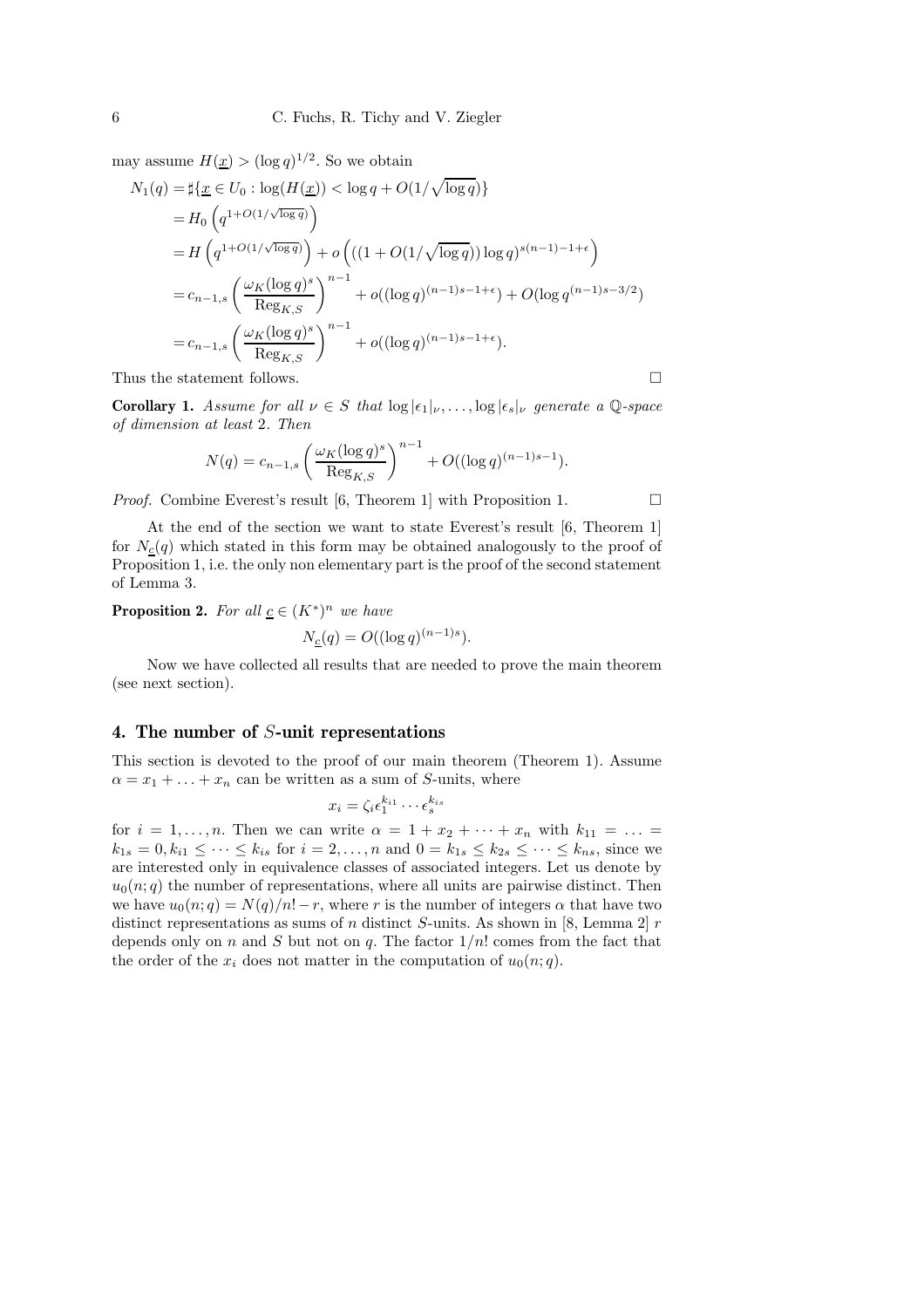On the other hand we have

$$
u(n;q) = u_0(n;q) + \sum_{\underline{c}} \frac{N_{\underline{c}}(q)}{l(\underline{c})!} + O(1),
$$
\n(2)

where the  $O(1)$  comes from the  $\alpha$ 's with two distinct representations and the sum runs over all  $\underline{c} = (c_1, \ldots, c_m) \in \mathbb{Z}^m$  with  $c_i \geq 1$  and  $c_1 + \cdots + c_m = n$ and  $(c_1, \ldots, c_m) \neq (1, \ldots, 1)$ , i.e.  $m < n$  for all <u>c</u>'s appearing in the summation. Moreover we write  $l(\underline{c}) = m$ . Applying the Propositions 1 and 2 to formula (2) proves our main Theorem 1.

## 5. Some results for  $c_{n,s}$

In this section we want to discuss the quantity  $c_{n,s}$ . For small values of s and n it is possible to compute the quantity  $c_{n,s}$  directly. We did this for all pairs  $(n, s)$ with  $n + s \leq 6$  (see Table 1).

| s<br>$\smallsetminus n$ |                    |        |       |       |  |
|-------------------------|--------------------|--------|-------|-------|--|
|                         |                    |        |       |       |  |
|                         |                    | 15/4   | 7/2   | 45/16 |  |
| 9                       | 10/3               | 7/3    | 55/54 |       |  |
|                         | 35/12              | 275/32 |       |       |  |
|                         | $\overline{21}/10$ |        |       |       |  |

TABLE 1. Values for  $c_{n,s}$ 

It is also possible to calculate all values of  $c_{n,s}$  for either  $n = 1$  or  $s = 1$ . In general, we were not able (yet) to succeed in doing the necessary calculations. We can prove the following:

Lemma 4. We have

$$
c_{n,1} = n + 1,
$$
  $c_{1,s} = \frac{1}{s!} {2s \choose s}$ 

and

$$
\frac{2^{ns}}{(ns)!} < c_{n,s} < 2^{ns}.
$$

*Proof.* First, we consider the case  $s = 1$ , i.e. we have to compute the volume of

 $\mathcal{B}_{n,1} := \{(x_1,\ldots,x_n) \in \mathbb{R}^n : \max\{0,x_1,\ldots,x_n\} + \max\{0,-x_1,\ldots,-x_n\} < 1\}.$ 

Assume that the following holds:

$$
x_1 > x_2 > \dots > x_r > 0 > x_{r+1} > \dots > x_n
$$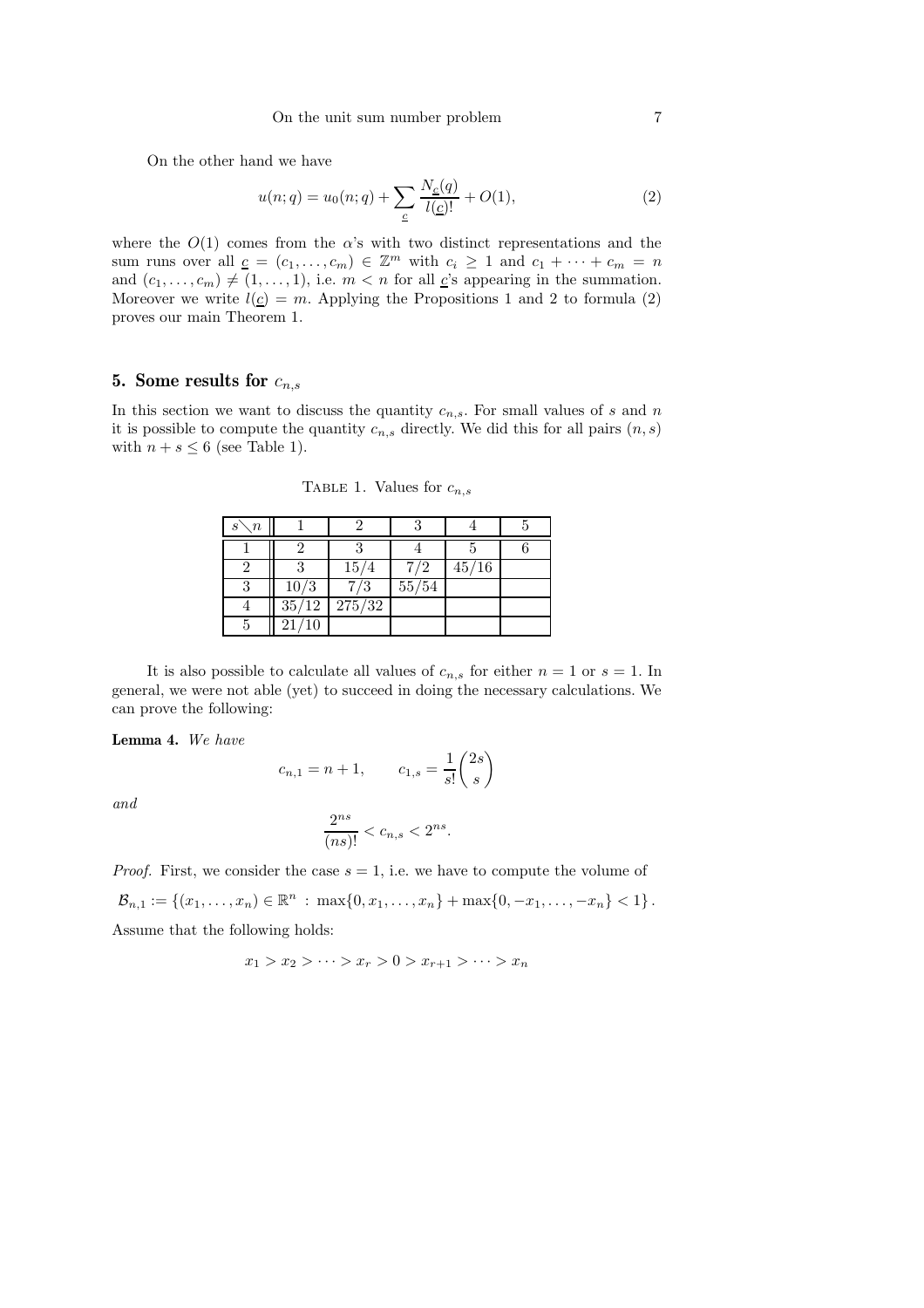with  $0 < r < n$ . Then we have  $x_1 - x_n < 1$ . Note that the case  $r = 0$ , respectively  $r = n$ , yields the volume of a simplex with rectangular edges of length 1 and hence volume  $1/n!$ . In the other cases the volume is

$$
\int_{x_1=0}^{1} \int_{x_n=x_1-1}^{0} \int_{x_2=0}^{x_1} \cdots \int_{x_r=0}^{x_{r-1}} \int_{x_{r-1}=x_n}^{0} \cdots \int_{x_{r+1}=x_{r+2}}^{0} 1 dx_{r+1} \cdots dx_{n-1} dx_r \cdots dx_2 dx_n dx_1
$$
\n
$$
= \int_{x_1=0}^{1} \int_{x_n=x_1-1}^{0} \int_{x_2=0}^{x_1} \cdots \int_{x_r=0}^{x_{r-1}} \frac{(-x_n)^{n-r-1}}{(n-r-1)!} dx_r \cdots dx_2 dx_n dx_1
$$
\n
$$
= \int_{x_1=0}^{1} \int_{x_n=x_1-1}^{0} \frac{(-x_n)^{n-r-1} x_1^{r-1}}{(n-r-1)!(r-1)!} dx_n dx_1
$$
\n
$$
= \int_{x_1=0}^{1} \frac{(1-x_1)^{n-r} x_1^{r-1}}{(n-r)!(r-1)!} dx_1 = \frac{1}{n!}.
$$

So any case (also the cases  $r = 0$  and  $r = n$ ) yields the volume  $1/n!$ . Since there are  $(n + 1)!$  cases we obtain  $c_{n,1} = (n + 1)!/n! = n + 1$ .

Now we consider the case  $n = 1$ . In this case we have to compute the volume of

$$
\mathcal{B}_{1,s} := \{ (x_1,\ldots,x_s) \in \mathbb{R}^s : h(x_1,\ldots,x_s) < 1 \},\
$$

where  $h(x_1, ..., x_s) := \max\{0, x_1\} + \cdots + \max\{0, x_s\} + \max\{0, -x_1 - \cdots - x_s\}$ . Let us assume  $x_1, ..., x_r > 0$  and  $x_{r+1}, ..., x_s \leq 0$ . Then  $h(x_1, ..., x_s) = x_1 + ... + x_r$ if  $-x_1 - \ldots - x_s \leq 0$  and  $h(x_1, \ldots, x_s) = -x_{r+1} - \cdots - x_s$  otherwise. In the second case we may make the coordinate change  $y_i = -x_i$  with  $1 \le i \le s$  and obtain the first case with  $s - r$  instead of r. Therefore we consider only the case  $x_1, ..., x_r > 0, x_{r+1}, ..., x_s \leq 0$  and  $x_1 + ... + x_s > 0$ . Then we have to compute the following integral:

$$
\int_{x_1=0}^{1} \int_{x_2=0}^{1-x_1} \cdots \int_{x_r=0}^{1-\sum_{i=1}^{r-1}x_i} \int_{x_r=0}^{0} \cdots \int_{x_r=0}^{0} 1 dx_s \cdots dx_1
$$
  
\n
$$
= \int_{x_1=0}^{1} \cdots \int_{x_r=0}^{1-\sum_{i=1}^{r-1}x_i} \frac{(\sum_{i=1}^r x_i)^{s-r}}{(s-r)!} dx_r \cdots dx_1
$$
  
\n
$$
= \int_{x_1=0}^{1} \cdots \int_{x_r=0}^{1-\sum_{i=1}^{r-2}x_i} \frac{1}{(s-r+1)!} - \frac{(\sum_{i=1}^{r-1}x_i)^{s-r+1}}{(s-r+1)!} dx_{r-1} \cdots dx_1
$$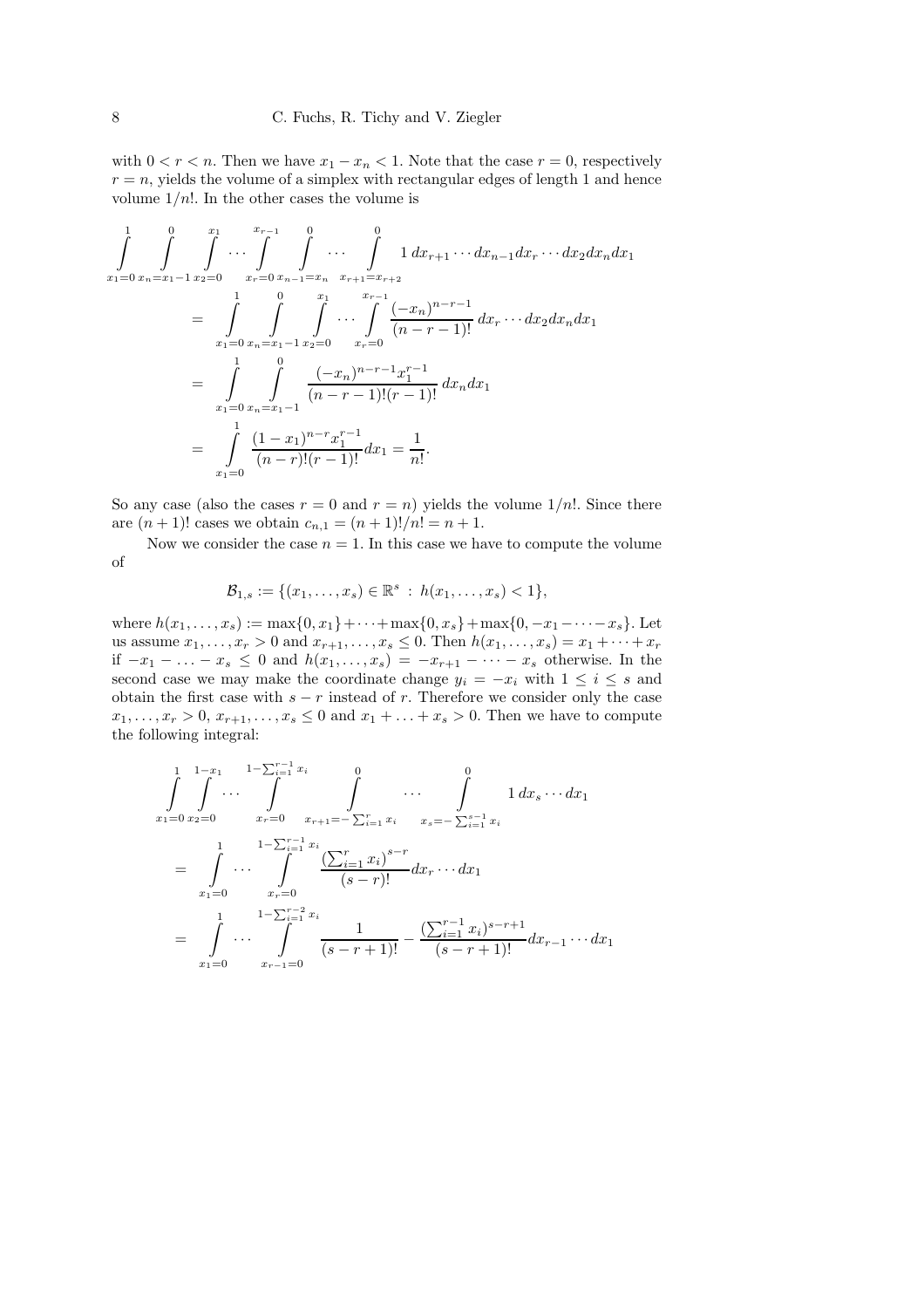$$
= \frac{1}{(s-r+1)!(r-1)!} - \int_{x_1=0}^{1} \cdots \int_{x_{r-1}=0}^{1-\sum_{i=1}^{r-2} x_i} \frac{(\sum_{i=1}^{r-1} x_i)^{s-r+1}}{(s-r+1)!} dx_{r-1} \cdots dx_1
$$
  

$$
= \sum_{j=1}^{r} \frac{(-1)^{j+1}}{(s-r+j)!(r-j)!} = \frac{1}{(s-r)!(r-1)!s}.
$$

All together we obtain

$$
c_{n,s} = \sum_{r=0}^{s} \frac{2 {s \choose r}}{(s-r)!(r-1)!s} = \frac{4^{s}\Gamma(s+1/2)}{\sqrt{\pi}\Gamma(s+1)^{2}} = \frac{2\Gamma(2s)}{s!^{2}\Gamma(s)} = \frac{(2s)!}{s!^{3}} = \frac{1}{s!} {2s \choose s},
$$

where we have used well-known summation formulas for hypergeometric sums and the duplication formula for the Gamma function.

We are left to prove the last statement of the lemma. Since we have  $|x_{ij}| < 1$ for  $1 \leq i \leq n$  and  $1 \leq j \leq s$  the upper bound is established. For the lower bound we use the fact that all  $x_{ij}$  satisfying

$$
\sum_{i=1}^{n} \sum_{j=1}^{s} |x_{ij}| < 1
$$

lie in the body that defines  $c_{n,s}$ .

Remark 1. With a little more effort it would be possible to show sharper bounds for  $c_{n,s}$ . We abandon to do so because the constant does not effect the asymptotics of  $u(n; q)$  which is our main concern in this paper.

Let us consider the result for  $s = 1$ , i.e. let us consider the unit group of a real quadratic field, complex cubic field or totally complex quartic field  $K$ . Then Theorem 1 yields

$$
u(n;q) = \frac{1}{(n-1)!} \left(\frac{\omega_K(\log q)}{\log |\eta|}\right)^{n-1} + o((\log q)^{(n-2+\epsilon}),
$$

where  $\eta$  is a fundamental unit of K with  $|\eta| > 1$ . Moreover, note that the number of roots of unity  $\omega_K = 2$  if K is quadratic or a cubic field or a quartic field containing neither i nor  $\frac{1+i\sqrt{3}}{2}$ . In particular, for K a real quadratic field we get

$$
u(n;q) = \frac{1}{(n-1)!} \left(\frac{2(\log q)}{\log n}\right)^{n-1} + o((\log q)^{(n-2+\epsilon}),
$$

which is an improvement to the result obtained in [8].

Moreover, we have an asymptotic formula with explicit main term also for  $n = 2$  and arbitrary s. In the general case we now have the leading term but without an explicit constant.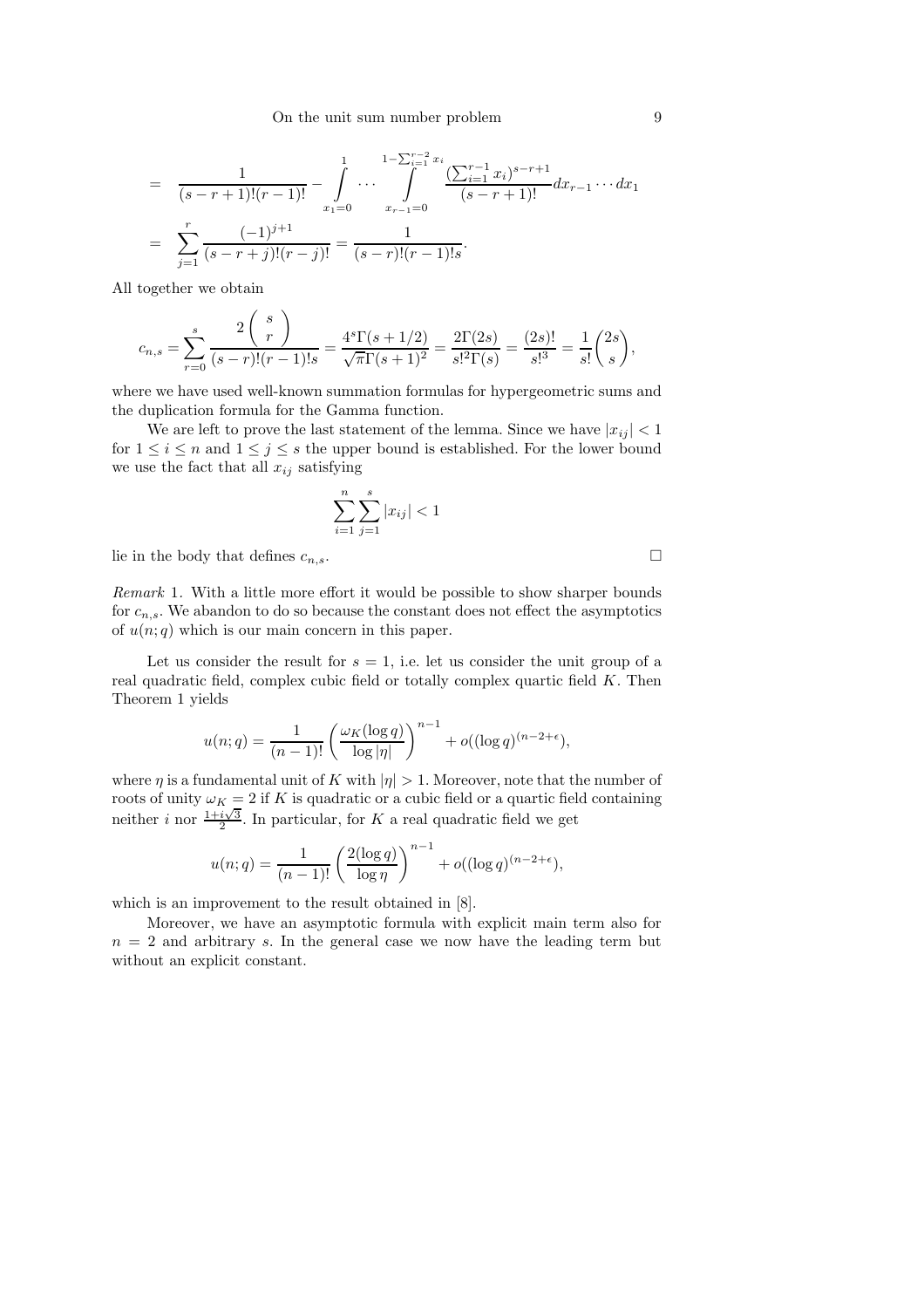#### References

- [1] N. Ashrafi and P. V´amos. On the unit sum number of some rings. The Quarterly Journal of Mathematics, 56(1):1–12, 2005.
- [2] P. Belcher. Integers expressible as sums of distinct units. Bull. Lond. Math. Soc., 6:66–68, 1974.
- [3] P. Belcher. A test for integers being sums of distinct units applied to cubic fields. J. Lond. Math. Soc., II. Ser., 12:141–148, 1976.
- [4] E. Bombieri and W. Gubler. Heights in Diophantine geometry, volume 4 of New Mathematical Monographs. Cambridge University Press, Cambridge, 2006.
- [5] G. R. Everest. A "Hardy-Littlewood" approach to the S-unit equation. Compositio Math., 70(2):101–118, 1989.
- [6] G. R. Everest. Counting the values taken by sums of S-units. J. Number Theory, 35(3):269–286, 1990.
- [7] J.-H. Evertse. On sums of S-units and linear recurrences. Compositio Math., 53(2):225–244, 1984.
- [8] A. Filipin, R. Tichy, and V. Ziegler. On the quantitative unit sum number problem - An application of the subspace theorem. to appear in Acta Arith.
- [9] A. Filipin, R. Tichy, and V. Ziegler. The additive unit structure of purely quartic complex fields. to appear in Functiones et Approximationes.
- [10] B. Jacobson. Sums of distinct divisors and sums of distinct units. Proc. Am. Math. Soc., 15:179–183, 1964.
- [11] M. Jarden and W. Narkiewicz. On sums of units. Monatsh. Math., 150(4):327–336, 2007.
- [12] J. Śliwa. Sums of distinct units. Bull. Acad. Pol. Sci., 22:11-13, 1974.
- [13] R. Tichy and V. Ziegler. Units generating the ring of integers of complex cubic fields. Colloquim mathematicum, 109(1):71–83, 2007.
- [14] P. Vámos. 2-good rings. The Quarterly Journal of Mathematics, 56(3):417-430, 2005.
- [15] D. Zelinsky. Every linear transformation is a sum of nonsingular ones. Proc. Am. Math. Soc., 5:627–630, 1954.
- [16] V. Ziegler. The unit sum number of complex biquadratic fields. to appear in Glasnik Matematički.

Clemens Fuchs

C. Fuchs

ETH Zurich Department of Mathematics Raemistrasse 101 CH-8092 Zurich, Switzerland

e-mail: clemens.fuchs@math.ethz.ch